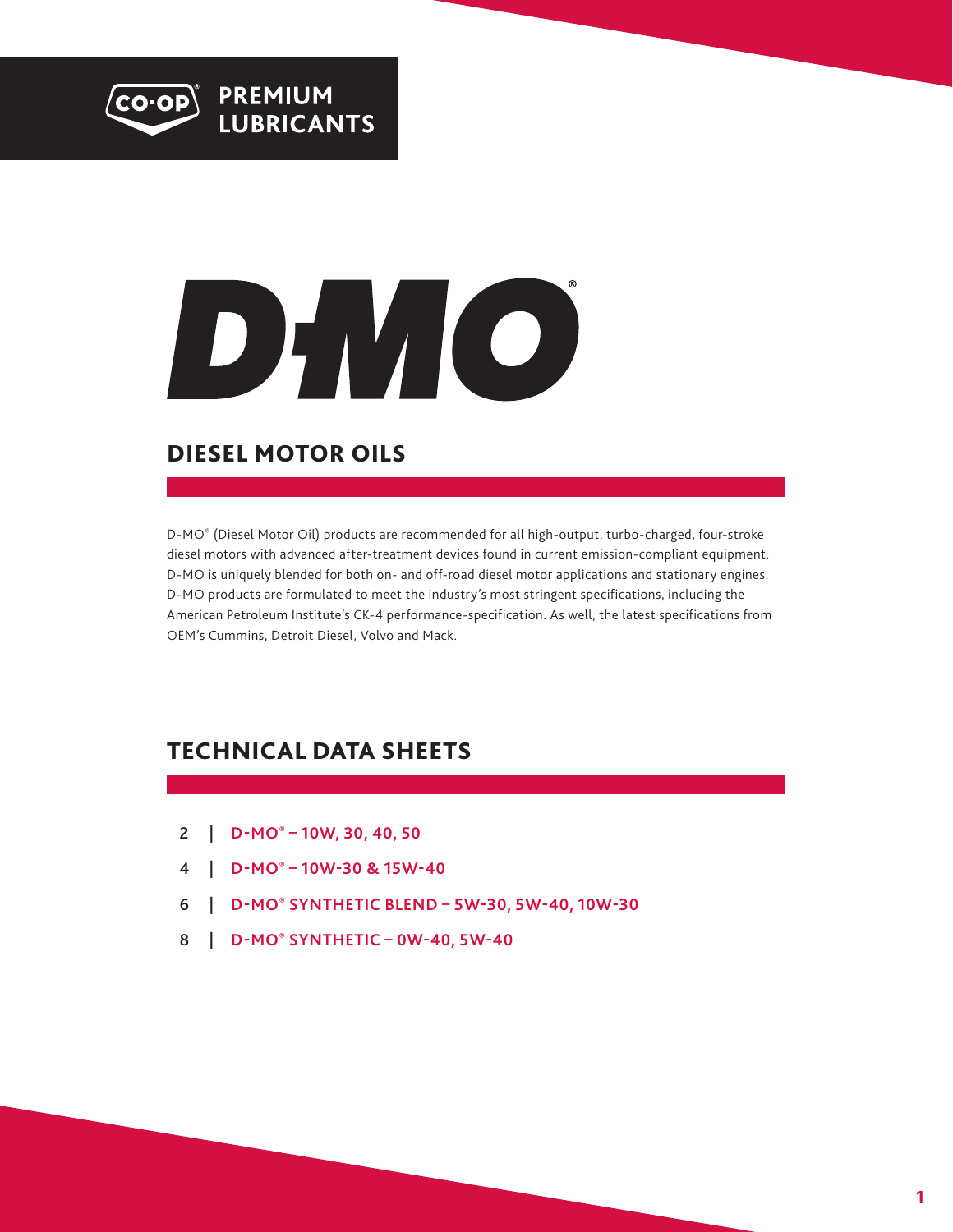<span id="page-1-0"></span>

#### HEAVY-DUTY DIESEL MOTOR OIL



#### PRODUCT DESCRIPTION

D-MO® (Diesel Motor Oil) MONOGRADES are premium mineral-based, heavy-duty motor oils. They have been formulated to provide superior performance in engines fueled by diesel, gasoline and propane. D-MO® MONOGRADES are suitable for use in numerous on-road and off-road applications.

#### PERFORMANCE FEATURES

- Reduces engine deposits
- Wear protection for engine durability
- Oxidation stability for longer service life
- Low-ash formulation limits the formation of deposits on critical engine components

#### APPLICATIONS

D-MO® MONOGRADES are recommended for older two- and four-stroke diesel and gasoline engines requiring monograde motor oils. D-MO® MONOGRADES have a wide variety of uses and are excellent choices in applications calling for a monograde motor oil to be used in transmissions (Allison and Caterpillar), mobile hydraulic systems (D-MO® 10W and 30 are suitable for use in applications calling for Caterpillar TO-2) and yard implements.

#### TECHNICAL PROPERTIES

|                                        |                     | $D-MO^{\circ}$            |             |             |             |
|----------------------------------------|---------------------|---------------------------|-------------|-------------|-------------|
| <b>PROPERTIES</b>                      | <b>TEST METHODS</b> | <b>10W</b>                | 30          | 40          | 50          |
| Kinematic Viscosity cSt @ 40°C         | ASTM D445           | 36.4                      | 93.0        | 134.5       | 203.1       |
| Kinematic Viscosity cSt @ 100°C        | ASTM D445           | 6.3                       | 11.1        | 13.8        | 18.3        |
| <b>Viscosity Index</b>                 | ASTM D2270          | 124                       | 105         | 99          | 99          |
| CCS (Cold Cranking) cP @ °C            | ASTM D5293          | 3,201 @ $-25^{\circ}$     |             |             |             |
| MRV (Mini Rotary Visc.) cP @ °C        | ASTM D4684          | $6,700 \text{ (a - 30°)}$ |             |             |             |
| HTHS (High Temp/High Shear) cP @ 150°C | <b>ASTM D4683</b>   |                           | 3.4         | 4.1         | 5.0         |
| Pour Point, °C                         | ASTM D97            | $-45^\circ$               | $-30^\circ$ | $-30^\circ$ | $-18^\circ$ |
| <b>TBN</b>                             | ASTM D2896          | 7.3                       | 7.4         | 7.5         | 7.9         |
| Sulphated Ash wt %                     | ASTM D874           | 1.0                       | 1.0         | 1.0         | 1.0         |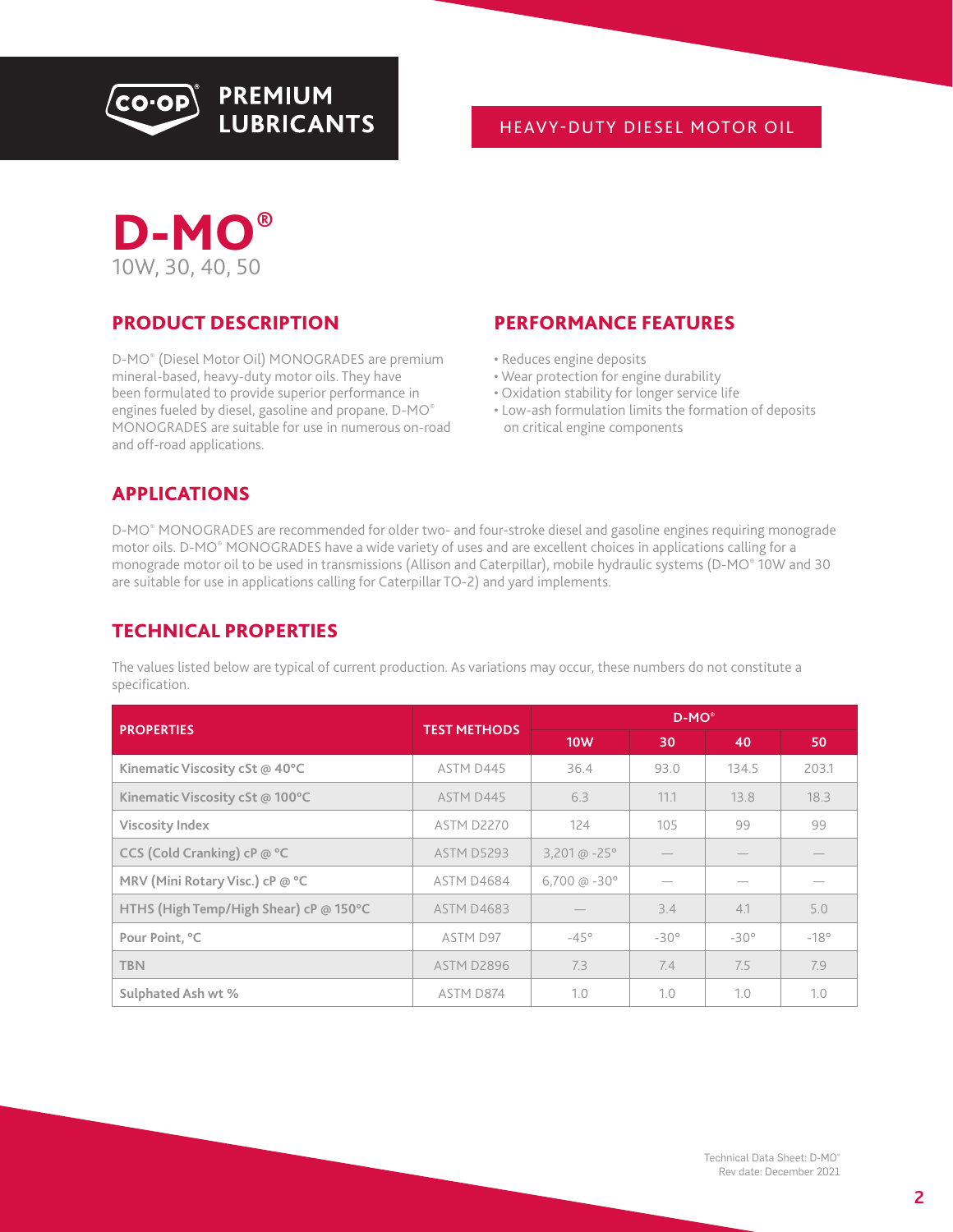

#### PERFORMANCE SPECIFICATIONS

D-MO® is approved and/or recommended and backed by Federated Co-operatives Limited guarantee for use in the following applications:

| <b>INDUSTRY/OEM</b> | <b>SPECIFICATIONS</b>                                                         |
|---------------------|-------------------------------------------------------------------------------|
| <b>API</b>          | CF (10W), CF, CF-2/SL (30, 40),<br>CF and CF-2 (50)                           |
| <b>ALLISON</b>      | $C-4/C-3$                                                                     |
| <b>CATERPILLAR</b>  | Transmissions TO-2, mobile<br>hydraulic systems calling for TO-2<br>(10W, 30) |

### SAFETY DATA SHEETS

Product-specific safety data sheets (SDS) can be obtained by contacting your local retail Co-op or Federated Co-operatives Limited (see contact information below) or by going online at www.fuel.crs

#### PRODUCT SELECTION

Product availability can vary by location. Please contact your local retail Co-op for further details.

| <b>PRODUCT SIZES</b> | $D-MO^{\circ}$ |    |    |    |
|----------------------|----------------|----|----|----|
|                      | <b>10W</b>     | 30 | 40 | 50 |
| 1 L Bottle           |                |    |    |    |
| 5 L Bottle           |                |    |    |    |
| 10 L Bottle          | ✓              |    |    |    |
| 20 L Pail            |                |    |    |    |
| 110 L Drum           |                |    |    |    |
| 205 L Drum           |                |    |    |    |
| <b>1000 L Tote</b>   |                |    |    |    |

#### RECYCLING OF USED LUBRICANTS AND CONTAINERS

Please protect the environment when disposing of petroleum products. All products should be taken to an authorized collection facility or picked up by a qualified organization. This ensures the products will be disposed of in an environmentally sensitive manner. For additional information on used-oil recycling programs, please see the following:

- Saskatchewan www.usedoilrecyclingsk.com
- Alberta www.usedoilrecyclingab.com
- British Columbia www.bcusedoil.com
- Manitoba www.usedoilrecycling.com/en/mb

### **CONTACT INFO**

For more information on this or any other CO-OP® lubricant product, please<br>contact your local retail co-operative or Federated Co-operatives Limited.

petroadmin@fcl.crs • www.fuel.crs • www.agro.crs CO-OP® and D-MO® ®Registered trademark of Federated Co-operatives Limited, Saskatoon S7K 3M9

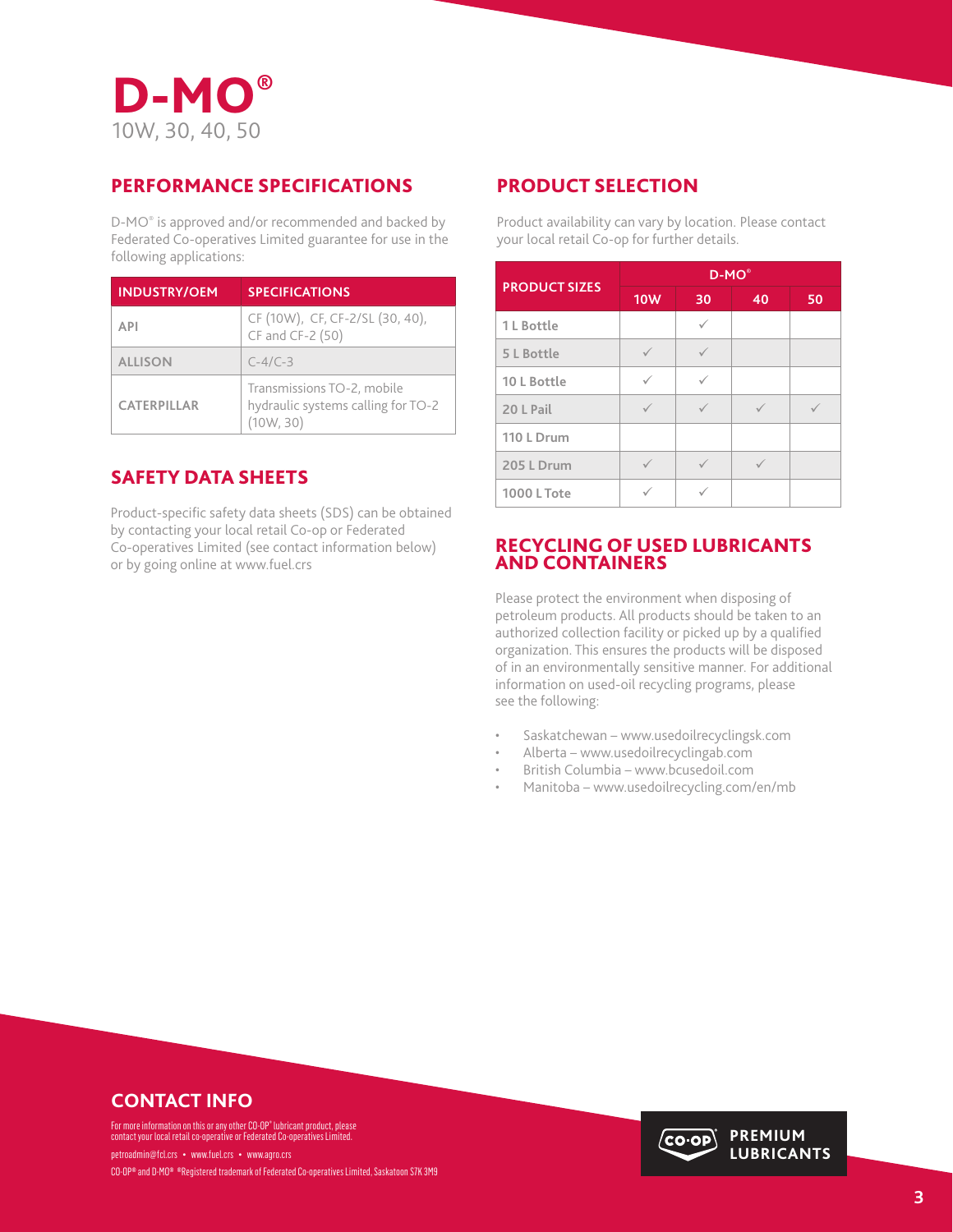<span id="page-3-0"></span>

#### HEAVY-DUTY DIESEL MOTOR OIL



#### PRODUCT DESCRIPTION

D-MO® (Diesel Motor Oil) is designed to exceed the tests required for the new API CK-4 specification for all naturally aspirated and high-output turbo-charged, four-stroke diesel engines. These products are formulated to outperform standard CJ-4 oils in the areas of fuel economy, wear protection and oxidative stability. They are designed for low-emission engines using advanced exhaust after-treatment devices such as diesel particulate filters (DPFs) and selective catalytic reduction (SCR) systems.

#### PERFORMANCE FEATURES

- Higher level of performance than CJ-4 oils
- Enhanced wear protection
- Reduces oxidative thickening
- Greater viscosity retention
- Improved injector screw wear protection
- Extended oil-drain intervals with oil analysis
- Deposit formation reduction
- Increased fuel economy
- Greater contaminate handling
- Oil durability

#### APPLICATIONS

D-MO® is recommended for both on- and off-highway applications, including agriculture, trucking, construction, mining and the oilfield. Both are fully backwards compatible with previous API specifications and can also be used in hydraulic applications when an SAE multi-grade oil is required.

#### TECHNICAL PROPERTIES

|                                        |                     | $D-MO^*$                             |                        |  |
|----------------------------------------|---------------------|--------------------------------------|------------------------|--|
| <b>PROPERTIES</b>                      | <b>TEST METHODS</b> | $10W-30$                             | 15W-40                 |  |
| Kinematic Viscosity cSt @ 40°C         | ASTM D445           | 79.4                                 | 108.5                  |  |
| Kinematic Viscosity cSt @ 100°C        | ASTM D445           | 11.6                                 | 15.3                   |  |
| <b>Viscosity Index</b>                 | ASTM D2270          | 138                                  | 148                    |  |
| CCS (Cold Cranking) cP @ °C            | ASTM D5293          | $6,069$ @ $-25^{\circ}$              | 3,952 @ $-20^\circ$    |  |
| MRV (Mini Rotary Visc.) cP @ °C        | ASTM D4684          | $19,300 \text{ }\omega - 30^{\circ}$ | 14,100 @ $-25^{\circ}$ |  |
| HTHS (High Temp/High Shear) cP @150 °C | <b>ASTM D4683</b>   | 3.6                                  | 4.2                    |  |
| Pour Point, °C                         | ASTM D97            | $-39^\circ$                          | $-39°$                 |  |
| <b>TBN</b>                             | ASTM D2896          | 9.7                                  | 9.3                    |  |
| Sulphated Ash wt. %                    | ASTM D874           | 0.9                                  | 1.0                    |  |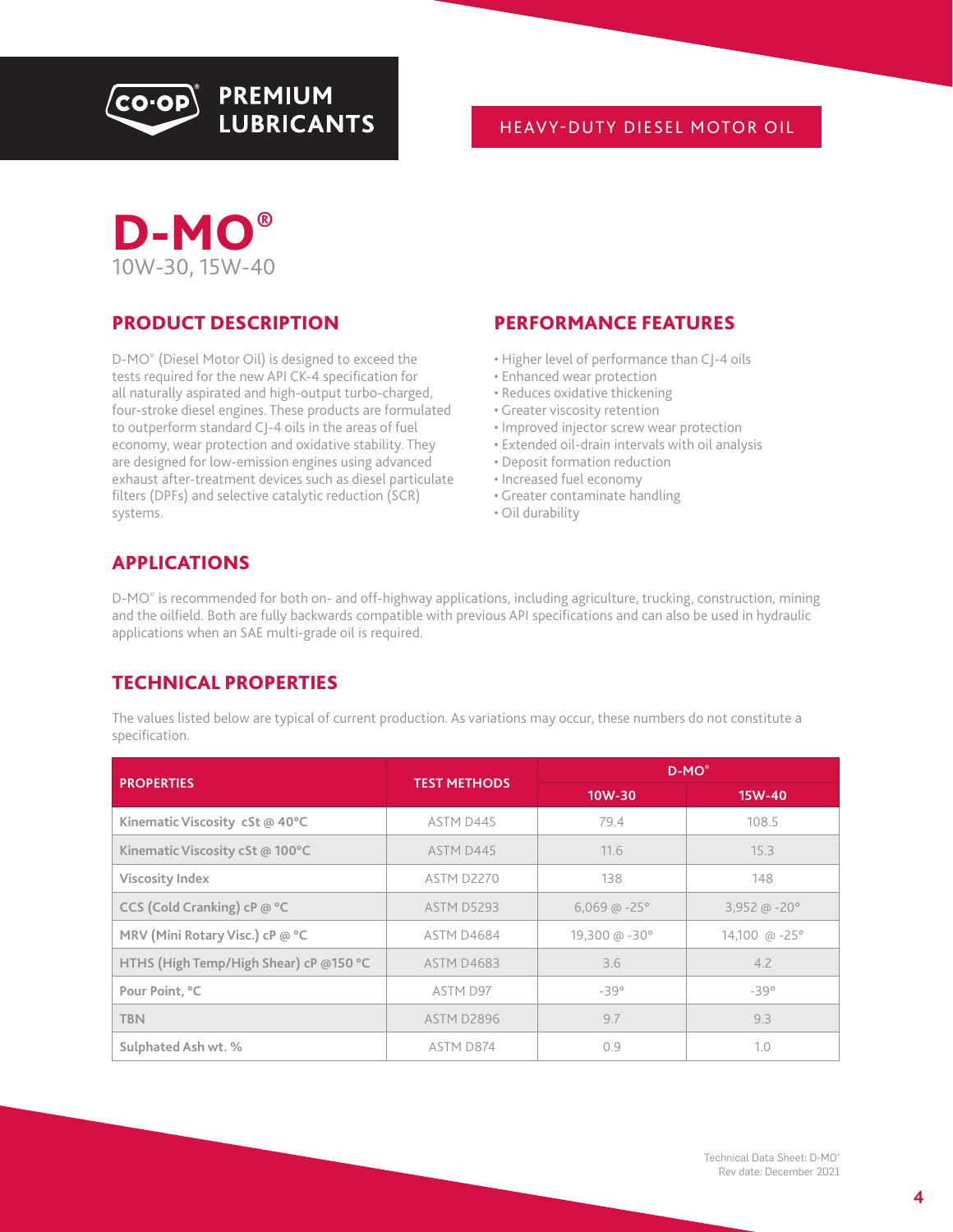

#### PERFORMANCE SPECIFICATIONS

D-MO® is approved and/or recommended and backed by Federated Co-operatives Limited guarantee for use in the following applications:

| <b>INDUSTRY/OEM</b>   | <b>SPECIFICATIONS</b>                                 |
|-----------------------|-------------------------------------------------------|
|                       | CK-4/CJ-4/CI-4+/CI-4/CH-4                             |
| <b>API</b>            | SN, SM, SL, SJ, SH (15W-40)<br>SH (10W-30)            |
| <b>ACEA</b>           | *E9-16/E7-16/E7-12                                    |
| CATERPILLAR           | ECF-3/ECF-2/ECF-1                                     |
| <b>CUMMINS</b>        | CES 20086/CES 20081/CES 20078/<br>CES 20076/CES 20072 |
| <b>DETROIT DIESEL</b> | DFS 93K222/DFS 93K218                                 |
| <b>DEUTZ</b>          | DOC III-10 LA                                         |
| <b>FORD</b>           | WSS-M2C171-F1                                         |
| <b>JASO</b>           | $*$ DH <sub>2</sub>                                   |
| <b>MACK</b>           | EOS-4.5/EO-O PREMIUM PLUS                             |
| <b>MAN</b>            | 3575                                                  |
| <b>MERCEDES BENZ</b>  | MB 228.31                                             |
| <b>MTU</b>            | Type 2.1                                              |
| <b>RENAULT</b>        | RLD-4/RLD-3                                           |
| <b>VOLVO</b>          | VDS 4.5/VDS 4/VDS 3/VDS 2                             |

\*Meets requirements of

Product-specific safety data sheets (SDS) can be obtained by contacting your local retail Co-op or Federated Co-operatives Limited (see contact information below) or by going online at www.fuel.crs

#### PRODUCT SELECTION

Product availability can vary by location. Please contact your local retail Co-op for further details.

| <b>PRODUCT SIZES</b> | $D-MO^*$   |              |  |
|----------------------|------------|--------------|--|
|                      | $10W-30$   | 15W-40       |  |
| 1 L Bottle           | ✓          |              |  |
| 5 L Bottle           |            |              |  |
| 10 L Bottle          |            | ✓            |  |
| 20 L Pail            |            |              |  |
| 110 L Drum           |            | $\checkmark$ |  |
| 205 L Drum           | $\sqrt{ }$ |              |  |
| <b>1000 L Tote</b>   |            |              |  |
| <b>Bulk</b>          |            |              |  |

#### RECYCLING OF USED LUBRICANTS AND CONTAINERS

Please protect the environment when disposing of petroleum products. All products should be taken to an authorized collection facility or picked up by a qualified organization. This ensures the products will be disposed of in an environmentally sensitive manner. For additional information on used-oil recycling programs, please see the following:

- Saskatchewan www.usedoilrecyclingsk.com
- Alberta www.usedoilrecyclingab.com
- British Columbia www.bcusedoil.com
- SAFETY DATA SHEETS  **Manitoba** www.usedoilrecycling.com/en/mb

### **CONTACT INFO**

For more information on this or any other CO-OP® lubricant product, please<br>contact your local retail co-operative or Federated Co-operatives Limited.

petroadmin@fcl.crs • www.fuel.crs • www.agro.crs CO-OP® and D-MO® ®Registered trademark of Federated Co-operatives Limited, Saskatoon S7K 3M9

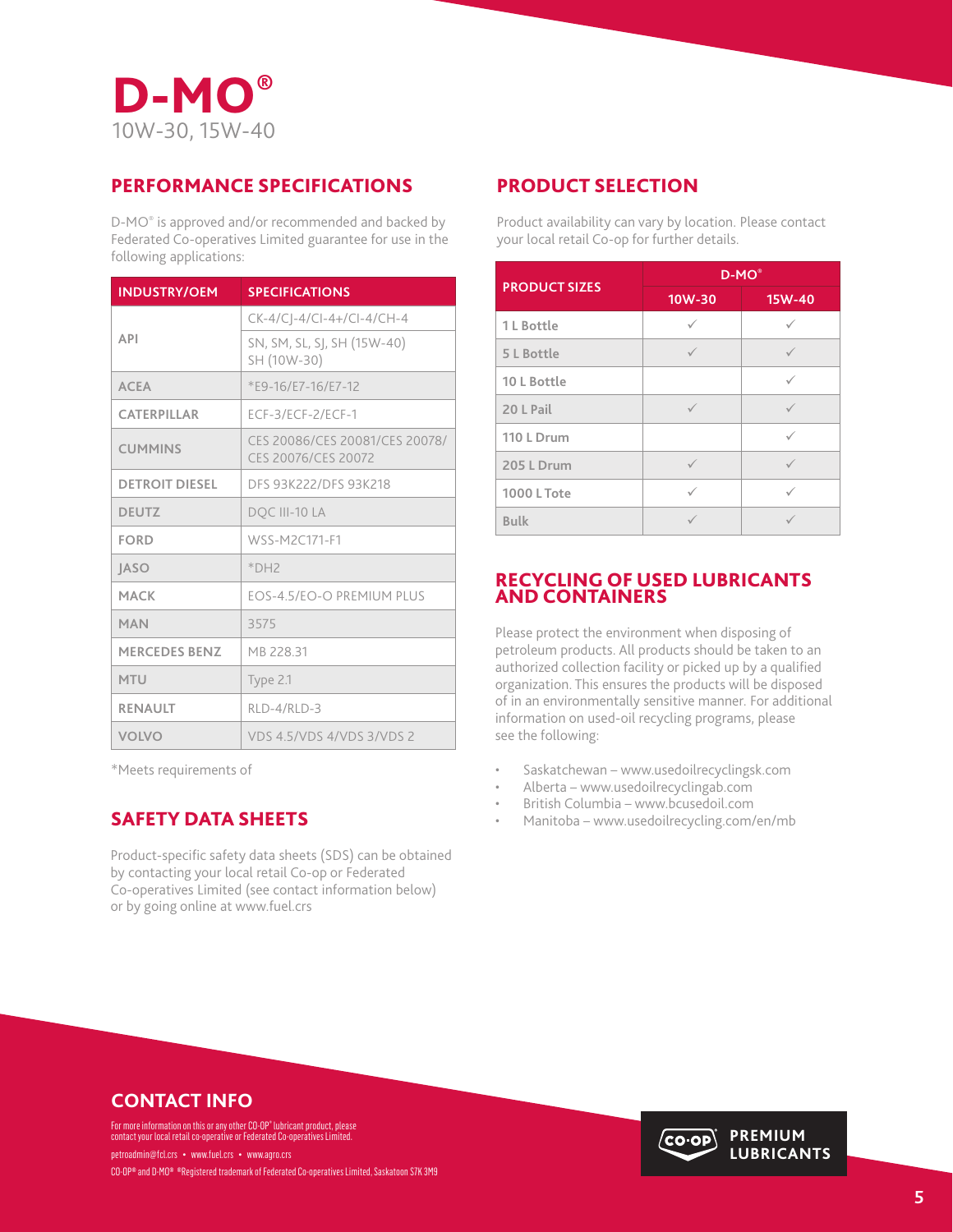<span id="page-5-0"></span>

# D-MO® SYNTHETIC BLEND 5W-30, 5W-40, 10W-30

#### PRODUCT DESCRIPTION

D-MO® (Diesel Motor Oil) SYNTHETIC BLEND is an exclusive blend of synthetic Group IV polyalphaolephin (PAO) and conventional API Group II Plus base oils. These base oils are blended with a sophisticated additive package to create an advanced diesel engine oil. No matter the grade, you can expect the maximum level of oil protection in high-performance, heavy-duty engines, especially in cold temperature conditions.

#### PERFORMANCE FEATURES

- Extended oil and engine life
- Low-temperature performance
- Oxidative stability
- Soot control
- Fuel economy
- Wet clutch compatible
- Reduces valve train wear
- Reduces engine deposits

### APPLICATIONS

D-MO® SYNTHETIC BLEND is designed to be used in both on- and off-road, four-stroke, heavy-duty diesel engines. Its use includes but is not limited to the following industries: agriculture, trucking, construction, forestry, oilfield and mining. It has been designed to be fully compatible with the latest emission systems featuring diesel particulate filters (DPFs) and selective catalytic reduction systems (SCRs). It can also be used in hydraulic applications where SAE multi-grade oil is recommended.

### TECHNICAL PROPERTIES

|                                        |                     | <b>D-MO® SYNTHETIC BLEND</b> |                       |                        |  |
|----------------------------------------|---------------------|------------------------------|-----------------------|------------------------|--|
| <b>PROPERTIES</b>                      | <b>TEST METHODS</b> | 5W-30                        | 5W-40                 | 10W-30                 |  |
| Kinematic Viscosity cSt @ 40°C         | ASTM D445           | 75.5                         | 98.3                  | 80.17                  |  |
| Kinematic Viscosity cSt @ 100°C        | <b>ASTM D445</b>    | 12.0                         | 15.1                  | 11.88                  |  |
| <b>Viscosity Index</b>                 | ASTM D2270          | 156                          | 161                   | 142                    |  |
| CCS (Cold Cranking) cP @ °C            | <b>ASTM D5293</b>   | $6,369$ @ $-30^{\circ}$      | 5,790 @ $-35^{\circ}$ | 5,540 @ $-25^{\circ}$  |  |
| MRV (Mini Rotary Visc.) cP @ °C        | ASTM D4684          | 19,700 @ -35°                | 19,800 @ -40°         | 16,600 @ $-30^{\circ}$ |  |
| HTHS (High Temp/High Shear) cP @ 150°C | <b>ASTM D4683</b>   | 3.7                          | 4.4                   | 3.51                   |  |
| Pour Point, °C                         | ASTM D97            | $-45^\circ$                  | $-45^\circ$           | $-43°$                 |  |
| <b>TBN</b>                             | ASTM D2896          | 10.5                         | 10.5                  | 10.2                   |  |
| Sulphated Ash wt %                     | ASTM D874           | 0.9                          | 0.9                   | 1.0                    |  |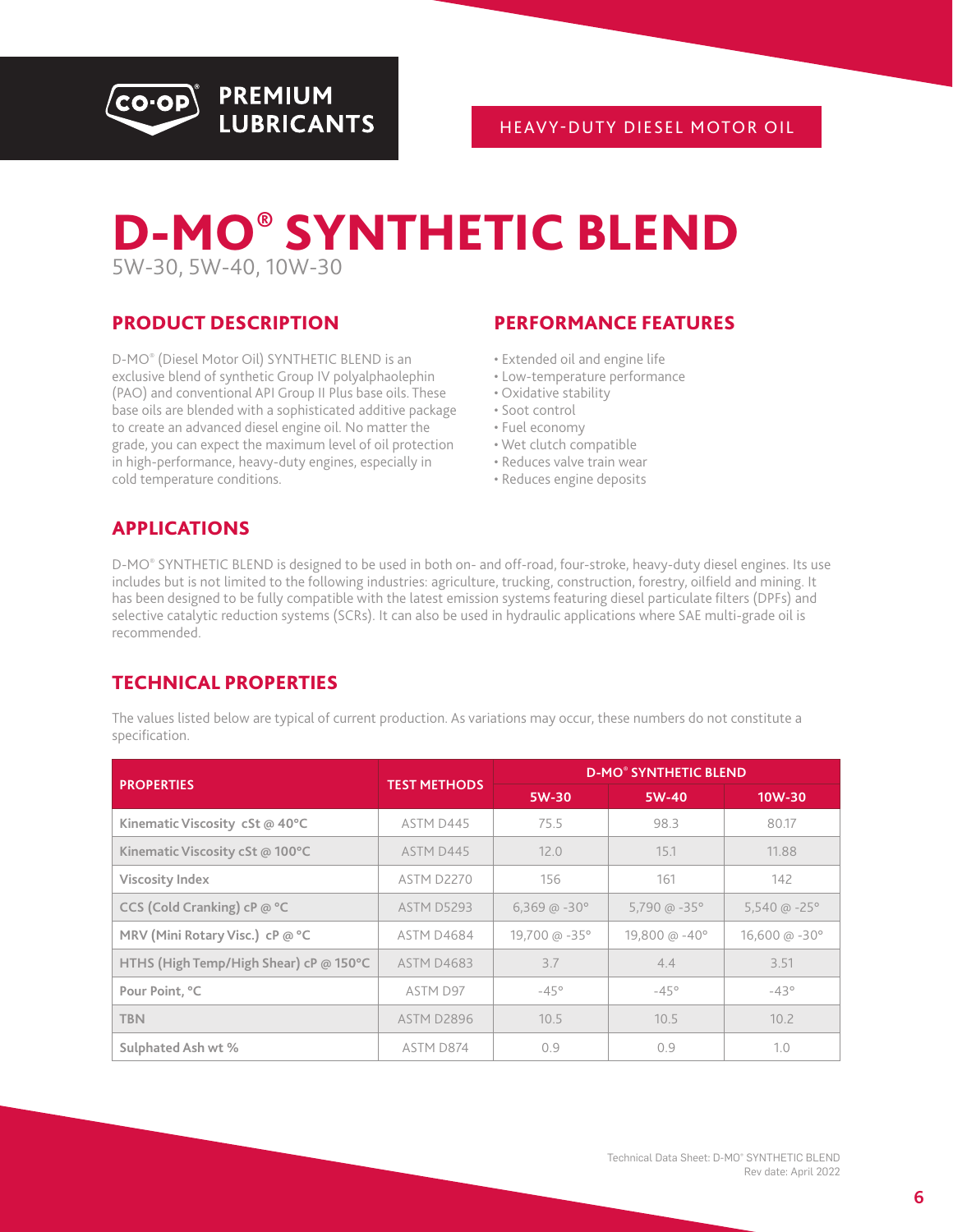# D-MO® SYNTHETIC BLEND 5W-30, 5W-40, 10W-30

#### PERFORMANCE SPECIFICATIONS

D-MO® SYNTHETIC BLEND is recommended and backed by Federated Co-operatives Limited guarantee for use in the following applications:

| <b>INDUSTRY/OEM</b>   | <b>SPECIFICATIONS</b>                                 |
|-----------------------|-------------------------------------------------------|
|                       | *CK-4/CJ-4/CI-4+ CI-4/ CH-4                           |
| <b>API</b>            | SN, SM, SL, SJ, SH (5W-40)                            |
|                       | SH (5W-30, 10W-30)                                    |
| <b>ACEA</b>           | E9-16/E7-16/E7-12                                     |
| CATERPILLAR           | ECF-3/ECF-2/ECF-1                                     |
| <b>CUMMINS</b>        | *CES 20086/CES 20081/CES<br>20078/CES 20076/CES 20072 |
| <b>DETROIT DIESEL</b> | *DFS 93K222/DFS 93K218                                |
| <b>DEUTZ</b>          | DQC III-10 LA                                         |
| <b>FORD</b>           | *WSS-W2C171-F1 (10W-30)                               |
| <b>JASO</b>           | $DH-2$                                                |
| MACK                  | *EOS-4.5/EO-O PREMIUM PLUS                            |
| <b>MERCEDES BENZ</b>  | MB 228.31                                             |
| <b>MTU</b>            | TYPF 2.1                                              |
| <b>RENAULT</b>        | $RLD-4/RLD-3$                                         |
| <b>VOLVO</b>          | *VDS 4.5/VDS 4/VDS 3/VDS 2                            |

\*D-MO 10W-30 SYNTHETIC BLEND is approved for use in applications requiring API performance specifications and selected OEM specifications, as per the list above.

#### SAFETY DATA SHEETS

Product-specific safety data sheets (SDS) can be obtained by contacting your local retail Co-op or Federated Co-operatives Limited (see contact information below) or by going online at www.fuel.crs

#### PRODUCT SELECTION

Product availability can vary by location. Please contact your local retail Co-op for further details.

| <b>PRODUCT SIZES</b> | <b>D-MO® SYNTHETIC BLEND</b> |       |        |  |
|----------------------|------------------------------|-------|--------|--|
|                      | 5W-30                        | 5W-40 | 10W-30 |  |
| 1 L Bottle           |                              |       |        |  |
| 5 L Bottle           |                              |       |        |  |
| 10 L Bottle          |                              |       |        |  |
| 20 L Pail            |                              |       |        |  |
| 110 L Drum           |                              |       |        |  |
| 205 L Drum           |                              |       |        |  |
| <b>1000 L Tote</b>   |                              |       |        |  |

#### RECYCLING OF USED LUBRICANTS AND CONTAINERS

Please protect the environment when disposing of petroleum products. All products should be taken to an authorized collection facility or picked up by a qualified organization. This ensures the products will be disposed of in an environmentally sensitive manner. For additional information on used-oil recycling programs, please see the following:

- Saskatchewan www.usedoilrecyclingsk.com
- Alberta www.usedoilrecyclingab.com
- British Columbia www.bcusedoil.com
- Manitoba www.usedoilrecycling.com/en/mb

### **CONTACT INFO**

For more information on this or any other CO-OP® lubricant product, please<br>contact your local retail co-operative or Federated Co-operatives Limited.

petroadmin@fcl.crs • www.fuel.crs • www.agro.crs CO-OP® and D-MO® ®Registered trademarks of Federated Co-operatives Limited, Saskatoon S7K 3M9

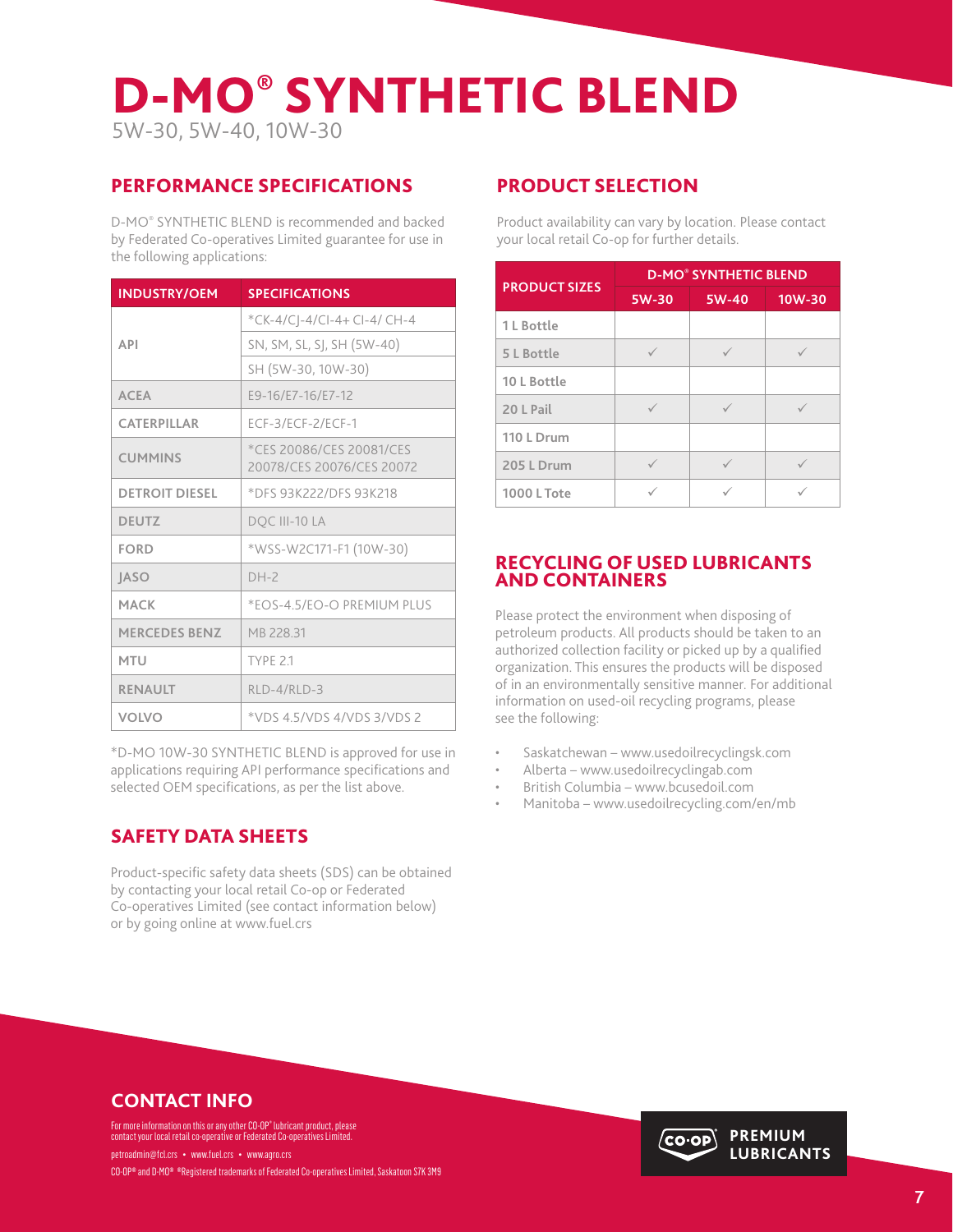<span id="page-7-0"></span>

#### HEAVY-DUTY DIESEL MOTOR OIL



#### PRODUCT DESCRIPTION

D-MO® (Diesel Motor Oil) SYNTHETIC is 100% fully synthetic diesel engine oil. It is a combination of specially selected synthetic base oil and the industry's most advanced additives to create an outstanding premiumperforming, heavy-duty diesel engine oil. Canada, one of the harshest cold temperature climates in the world, requires an engine oil that delivers exceptional cold temperature properties, such as cold-cranking and cold-pumping ability. Performance in these areas enable faster startup and wear protection when the engine is most vulnerable.

**PREMIUM** 

**LUBRICANTS** 

#### PERFORMANCE FEATURES

- Low temperature performance
- Shear stability
- Oxidative stability
- Soot control
- Fuel economy
- Wet clutch compatible
- Reduces valve train wear
- Reduces engine deposits

#### APPLICATIONS

D-MO® SYNTHETIC was designed for colder climates and can be used year round in both on- and off-road, fourstroke heavy-duty diesel engines. Its use includes, but is not limited to, the following industries: agriculture, trucking, construction, forestry, oilfield and mining. D-MO® SYNTHETIC is fully compatible with the latest emission systems featuring diesel particulate filters (DPFs) and selective catalytic reduction systems (SCRs). It can also be used in hydraulic applications where SAE multi-grade oil is recommended.

#### TECHNICAL PROPERTIES

| <b>PROPERTIES</b>                      | <b>TEST METHODS</b> | <b>D-MO® SYNTHETIC</b> |                        |  |
|----------------------------------------|---------------------|------------------------|------------------------|--|
|                                        |                     | $0W-40$                | 5W-40                  |  |
| Kinematic Viscosity cSt @ 40°C         | ASTM D445           | 80.6                   | 88.7                   |  |
| Kinematic Viscosity cSt @ 100°C        | ASTM D445           | 13.8                   | 14.4                   |  |
| <b>Viscosity Index</b>                 | ASTM D2270          | 176                    | 169                    |  |
| CCS (Cold Cranking) cP @ °C            | <b>ASTM D5293</b>   | 5,670 @ $-35^{\circ}$  | 6,260 @ $-30^{\circ}$  |  |
| MRV (Mini Rotary Visc.) cP @ °C        | ASTM D4684          | 26,300 @ $-40^{\circ}$ | 31,300 @ $-35^{\circ}$ |  |
| HTHS (High Temp/High Shear) cP @ 150°C | ASTM D4683          | 3.9                    | 3.9                    |  |
| Pour Point, °C                         | ASTM D97            | $-51^\circ$            | $-42^\circ$            |  |
| <b>TBN</b>                             | ASTM D2896          | 10.6                   | 11.0                   |  |
| Sulphated Ash wt %                     | ASTM D874           | 0.9                    | 1.0                    |  |